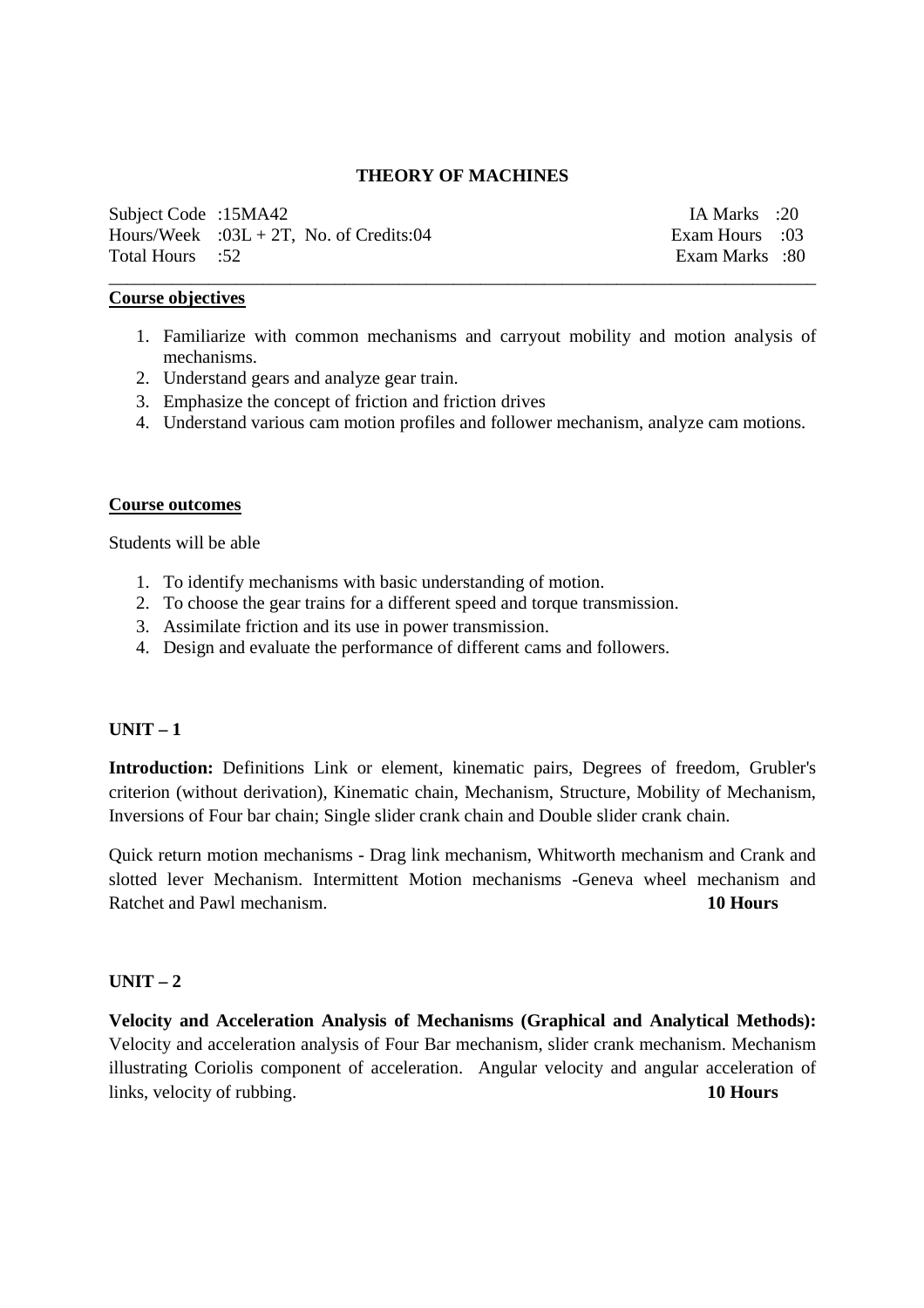### **UNIT – 3**

**Spur Gears:** Gear terminology, law of gearing, Path of contact, Arc of contact, Contact ratio of spur gear. Methods of avoiding interference, Back lash. Comparison of involute and cycloidal teeth. Rack & Pinion

**Gear Trains:** Simple gear trains, Compound gear trains. Epicyclic gear trains - Algebraic and tabular methods of finding velocity ratio of epicyclic gear trains.

**10 Hours**

### **UNIT – 4**

**Friction and Belt Drives:** Definitions: Types of friction: laws of friction, Friction in pivot and collar bearings. Belt drives: Flat belt drives. Ratio of belt tensions, centrifugal tension and power transmitted. V-Belt Drive : Ratio of belt tensions, power transmitted.

**10 Hours**

### **UNIT – 5**

**Cams:** Types of cams, Types of followers. Displacement, Velocity and Acceleration curves for SHM. Cam profiles - Disc cam with reciprocating follower having knife-edge, roller and flatface follower.

**Analysis of Cams:** Analysis of Tangent cam with roller follower.

### **10 Hours**

# **TEXT BOOKS:**

1. "Theory of Machines", Rattan S.S, Tata McGraw-Hill Publishing Company Ltd., New Delhi, and 3rd edition -2009.

2. "Theory of Machines", Sadhu Singh, Pearson Education (Singapore) Pvt. Ltd, Indian Branch New Delhi, 2nd Edi. 2006

### **REFERENCE BOOKS:**

- 1. "Theory of Machines & Mechanisms ", J.J. Uicker, , G.R. Pennock, J.E. Shigley. OXFORD 3rd Ed. 2009.
- 2. Mechanism and Machine theory , Ambekar, PHI, 2007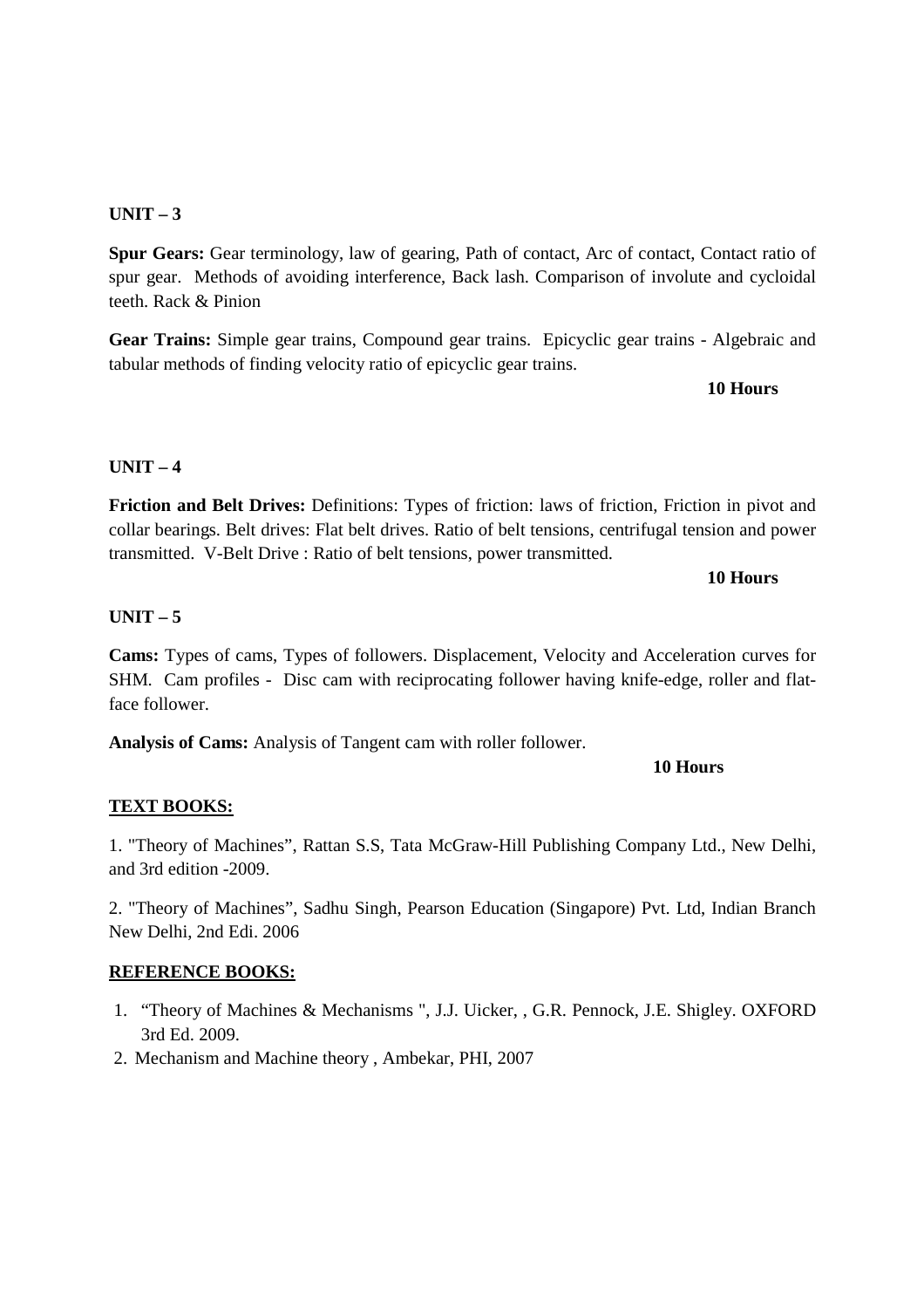#### **JOINING PROCESS**

\_\_\_\_\_\_\_\_\_\_\_\_\_\_\_\_\_\_\_\_\_\_\_\_\_\_\_\_\_\_\_\_\_\_\_\_\_\_\_\_\_\_\_\_\_\_\_\_\_\_\_\_\_\_\_\_\_\_\_\_\_\_\_\_\_\_\_\_\_\_\_\_\_\_\_\_\_\_

Subject Code :15MA43 IA Marks :20 Hours/Week :04, No. of Credits:04 Exam Hours :03 Total Hours :52 Exam Marks :80

#### **Course Objectives:**

This course intended to equip the student with:

- 1. The basic concepts of welding brazing and soldering of metals and alloys.
- 2. Explanations of various welding processes.
- 3. Fundamentals of changes that take place during welding of metals.
- 4. Specific requirements for welding, brazing, soldering and adhesive bonding.
- 5. Insight into the defects that occur in welded joints, their inspection and mitigating techniques.

#### **Course outcomes:**

The student is expected to:

- 1. Have idea of the concepts involved in welding of metals.
- 2. Know the various welding processes and techniques
- 3. Be able to select welding processes for specific requirements for different metals
- 4. Be conversant with the techniques, usage, and limitations of brazing, soldering and adhesive bonding.
- 5. Be able to understand welding specifications and procedure qualifications and comprehend the causes for defects in welds, their remedies.

### **Unit 1:**

**Introduction and Concepts:** Definition, principles, classification, applications, advantages and limitations and safety considerations in welding; Basic principles of sound welding design,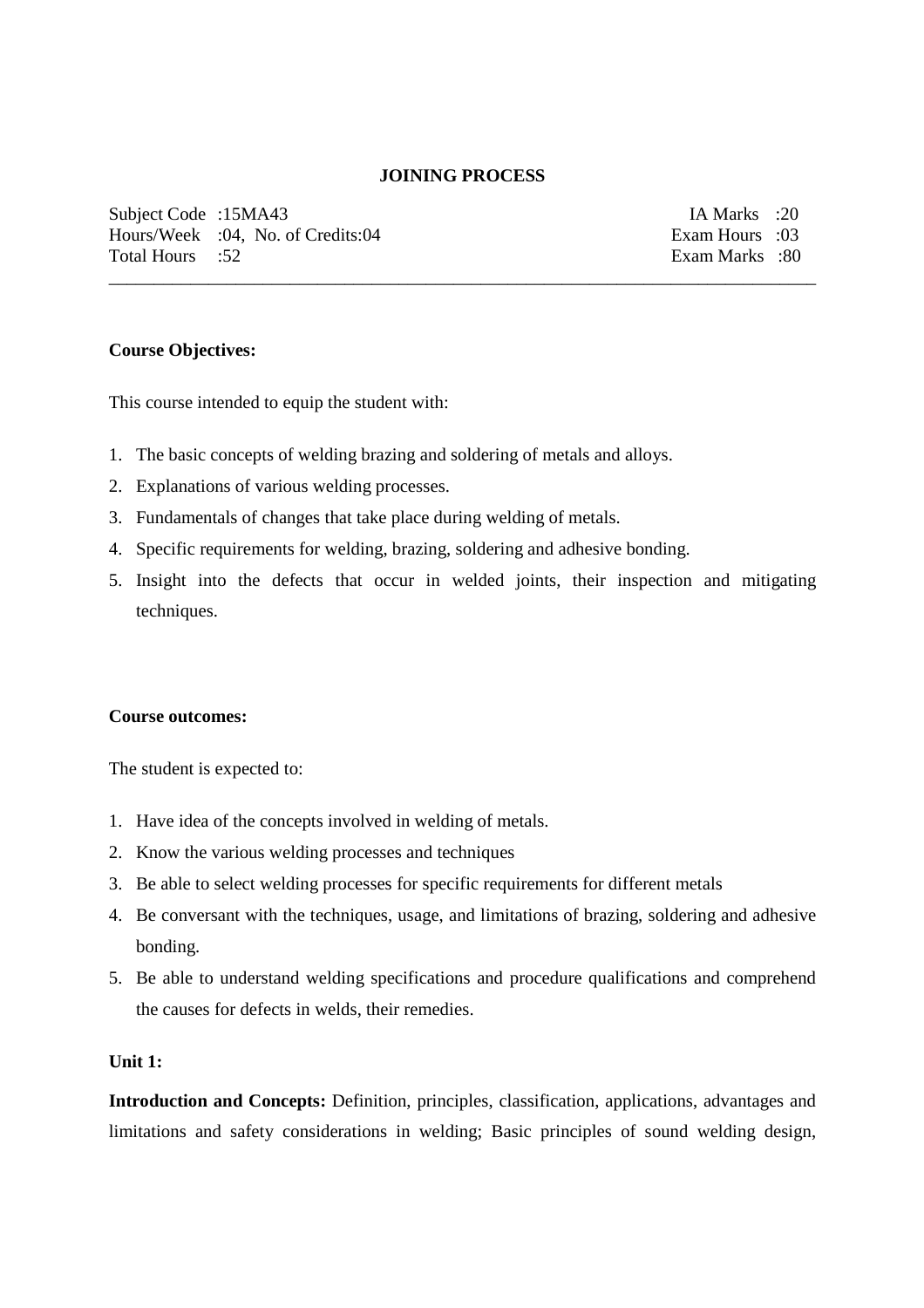representation of weld symbols, edge preparation methods; Concepts of dissimilar metal welding and its metallurgical problems, principle of welding plastics, plastic welding processes; Welding jigs and fixtures, automation in welding, welding cost estimation and factors involved in it; Heat flow in arc welding: Heat flow equations, cooling rate equations; Peak temperate equation, weld thermal cycles and their effects; Structural changes in different materials during welding; Residual stresses and distortion; Weldability: Definition of weldability, factors affecting weldability; Weldability tests-mechanical tests; Cold cracking tests and hot cracking tests. **11 Hours**

#### **Unit 2:**

**Arc Welding** -, principles, equipment, safety recommendations for installation and operation of arc welding equipments; Coated electrodes: electrode coatings, classification of coatings of electrodes for SMAW, SAW ; Fluxes, role of flux ingredients and shielding gases; Classification of solid and flux code wires; Flux shielded metal arc welding(FSMAW), inert gas welding(TIG & MIG); Submerged arc welding, atomic hydrogen welding, electro slag welding;

**Gas Welding** - principle, equipment, Safety considerations for installation and operation of gas welding equipments; Oxy-acetylene welding, oxy-hydrogen welding; Chemical reactions in gas welding, flame characteristics; Gas torch construction and working, forward and backward welding.

#### **10 Hours**

#### **Unit 3:**

**Special Types of Welding, Welding of Steels and other Materials:** Resistance welding principles, variables in resistance welding, spot welding, seam welding, resistance butt welding, projection welding, resistance welding of tubes; Solid state welding – principles, cold welding, diffusion welding, ultrasonic welding; Explosive welding, friction welding, forge welding; Radiant energy welding – electron beam welding, laser beam welding explosive welding; thermit welding, under water welding, friction stir welding; Welding of steels and low alloy steels**:**  problems encountered in welding of carbon steels and low alloy steels; Hydrogen induced cracking, hot cracking, lamellar tearing and reheat cracking; Welding of stainless steels**:**  metallurgical difficulties in welding of austenitic, ferritic and martensitic stainless steels;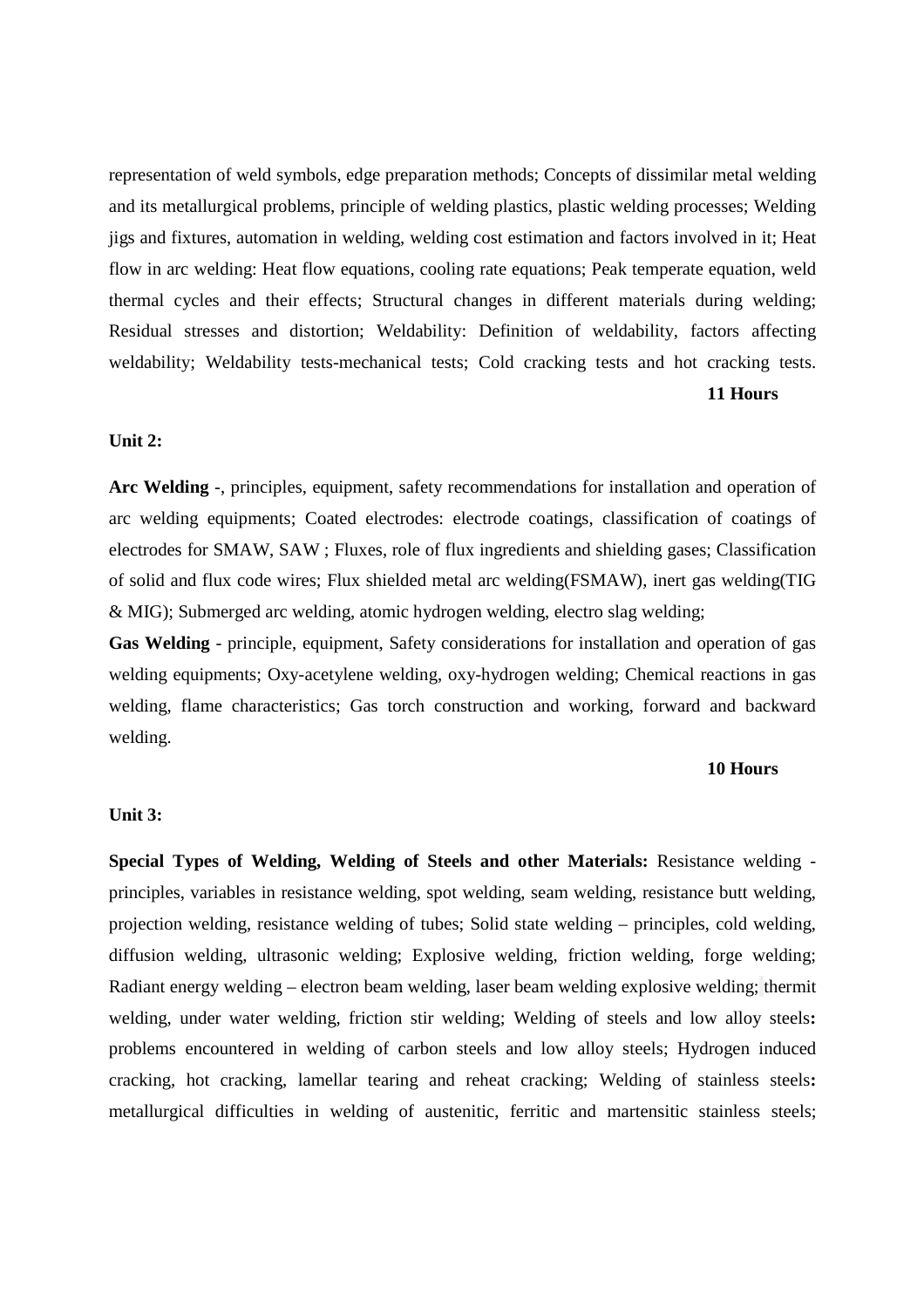Austenitic stainless steel welding, constitution diagrams; Welding of other metals and alloys: brief description on metallurgical difficulties in welding of cast irons, aluminium alloys, copper alloys nickel alloys and titanium alloys.

#### **10 Hours**

#### **Module 4:**

**Soldering** – definition, principles, soldering joint design; Soldering alloys, Soldering fluxes, different soldering methods; Metallurgical aspects of soldering; Applications, Advantages and limitations of soldering;

**Brazing**– Definition, principles, brazing joint design; Brazing alloys, brazing fluxes; Brazing processes- torch brazing, furnace brazing, vacuum brazing; Induction brazing, dip brazing, silver brazing; Metallurgical aspects of brazing , Applications, advantages and limitations of brazing; **Adhesive bonding**- steps involved in adhesive bonding; Selection and types of adhesives, applications, advantages and limitations of adhesive bonding.

#### **11 Hours**

#### **Module 5:**

**Metallurgical aspects in welding**- structure of welds;Formation of different zones during welding, heat affected zone(HAZ) and Parameters; Effect of carbon content on structure and properties of steel; Shrinkage in welding, residual stresses and stress relief techniques.

**Welding defects**- types of defects, causes and remedies.

**Inspection methods**- visual, magnetic particle, fluorescent particle; Ultrasonic, radiographic, eddy current, holography techniques; Basics of welding acceptance standards; Introduction to welding procedure specification; Welding procedure qualification and performance qualification.

#### **10 Hours**

#### **TEXT BOOKS**:

1. Howard B Cary, "Modern Welding Technology", Prentice Hall, 2005.

2. P.N.Rao, "Manufacturing Technology: Foundry Forming and welding", 3<sup>rd</sup> Ed., Tata McGraw Hill, 2003.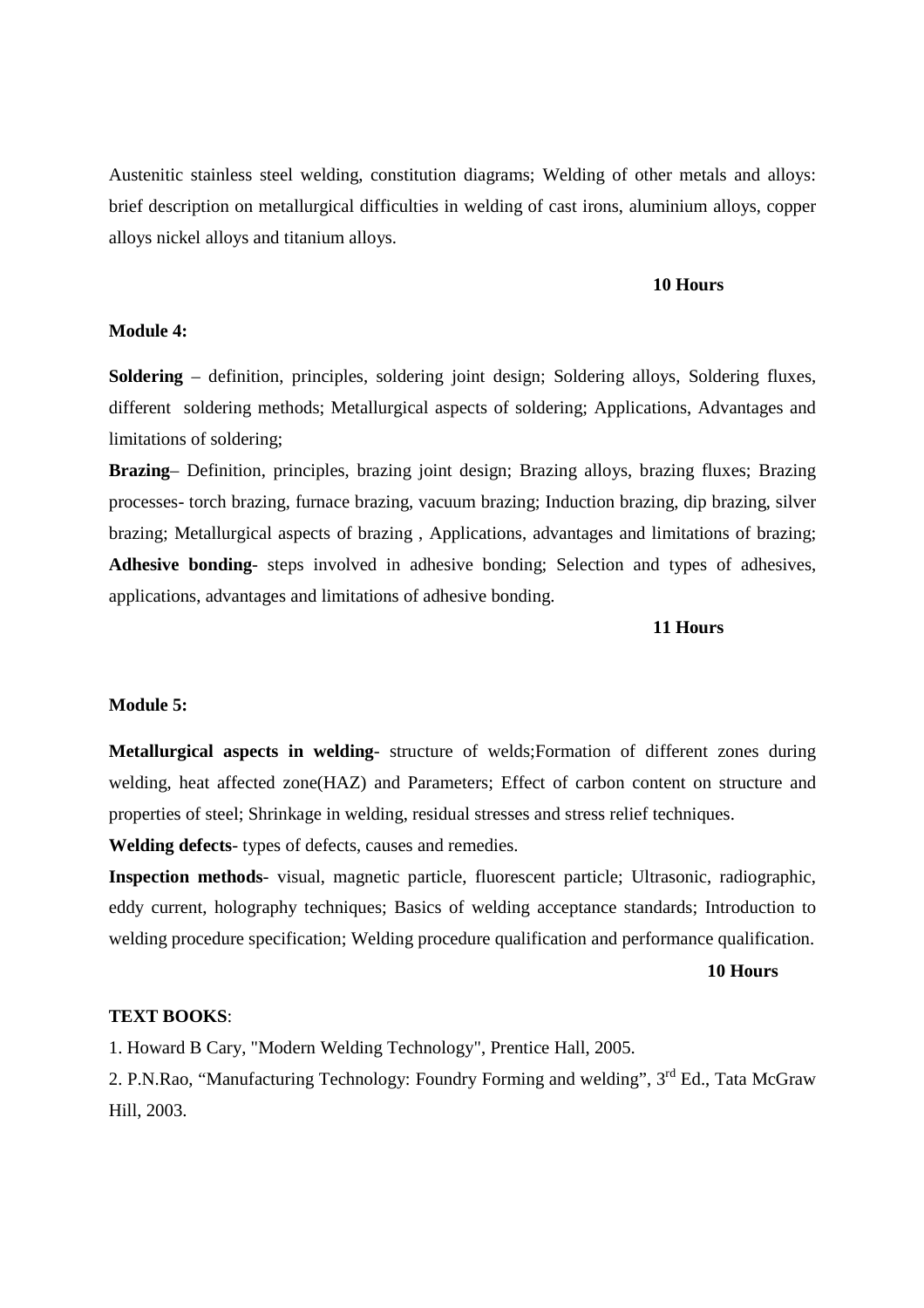### **REFERENCES:**

- 1. ASM Metals Handbook, Vol. 6,"Welding Brazing and Soldering", ASM International, Ohio, 2003.
- 2. AWS Welding hand book, "Welding Science and Technology", American Welding Society, 2001.
- 3. Lancaster J F, "Metallurgy of welding", Woodhead Publishing, 1999.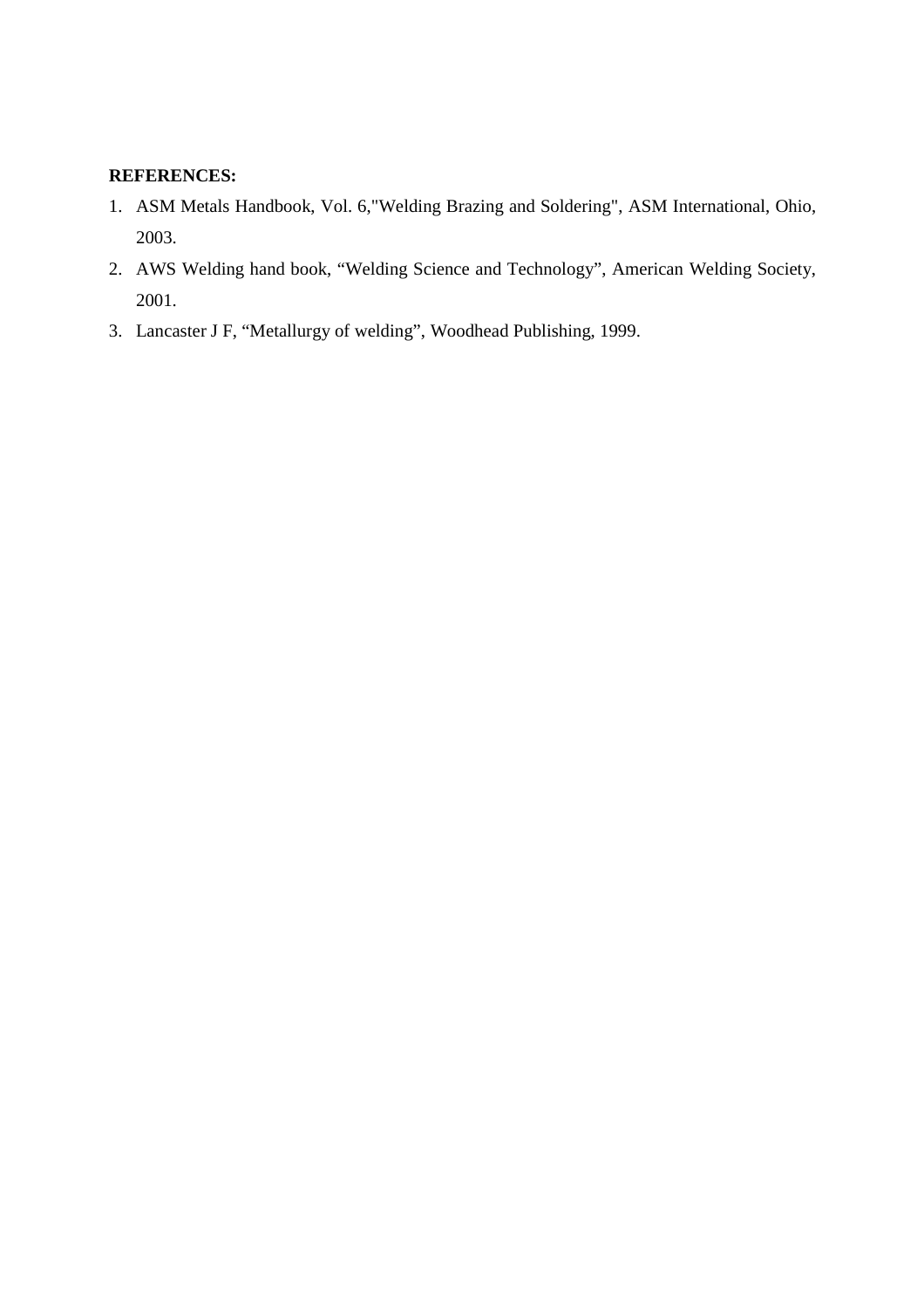### **FLUID MECHANICS AND MACHINES**

| Subject Code :15MA44 |                                            | IA Marks :20   |  |
|----------------------|--------------------------------------------|----------------|--|
|                      | Hours/Week :03 L + 02 T, No. of Credits:04 | Exam Hours :03 |  |
| 52: Total Hours      |                                            | Exam Marks :80 |  |
|                      |                                            |                |  |

**Course Objectives:** The students should be able to have:

- 1. Conceptual understanding of fluid properties and fluid statistics.
- 2. Understanding of fluid kinematics and fluid dynamics.
- 3. Basic knowledge of dimensional analysis and similitude.
- 4. Understanding of laminar and turbulent flows in closed conduits
- 5. Understanding flow measurement.
- 6. Evaluate the performance of centrifugal pumps and compressors

**Course outcomes:** At the end of this course, student will be able to:

- 1. Understand properties of fluids and hydrostatics.
- 2. Formulate and solve equations of the control volume for fluid flow systems.
- 3. Develop basic knowledge of dimensional analysis and similitude.
- 4. Calculate resistance to flow of incompressible fluids through closed conduits.
- 5. Solve field problems in flow measurement
- 6. Select pumps and compressors for different applications.

### **UNIT – 1**

**Properties of Fluids:** Types of fluid, Properties of fluids, viscosity, thermodynamic properties, surface tension, capillarity, vapour pressure and cavitation.

**Fluid Statistics:** Fluid pressure at a point, Pascal's law, pressure variation in a static fluid, absolute, gauge, atmospheric and vacuum pressures, simple manometers and differential manometers.

#### **10 Hours**

### **UNIT – 2**

**Fluid Kinematics:** Types of fluid flow, continuity equation in 2D (Cartesian Co-ordinates only), velocity and acceleration, velocity potential function and stream function.

**Fluid Dynamics:** Euler's equation of motion, Bernoulli's equation from first principles and also from Euler's equation, limitations of Bernoulli's equation.

**11Hours** 

**UNIT – 3**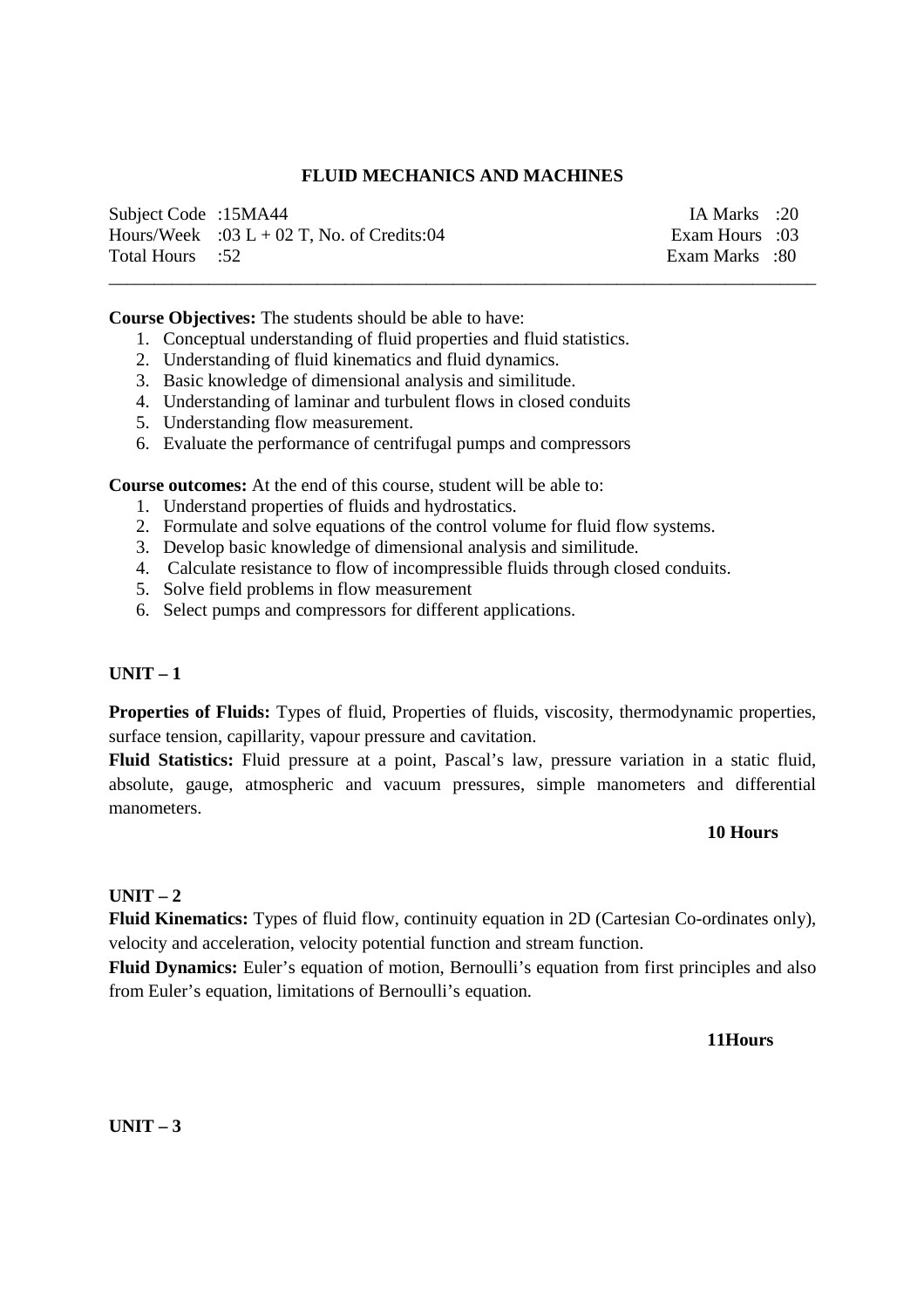**Fluid Flow Measurements :** Venturimeter, orificemeter, pitot-tube, vertical orifice, V-Notch and rectangular notches.

**Dimensional Analysis :** Introduction, derived quantities, dimensions of physical quantities, dimensional homogeneity, Rayleigh's method, Buckingham  $\pi$  theorem, dimensionless numbers, similitude, types of similitudes. **10 Hours**

### **UNIT – 4**

**Flow through pipes :** Darcy's and Chezy's equation for loss of head due to friction in pipes. **Laminar flow and viscous effects** : Reyonold's number, critical Reynold's number, laminar flow through circular pipes-Hagen Poiseille's equation, laminar flow between parallel and stationary plates.

### **10 Hours**

### **UNIT – 5**

**Centrifugal Pumps:** Classification and parts of centrifugal pump, different heads and efficiencies of centrifugal pump, Minimum speed for starting the flow, Maximum suction lift, Net positive suction head, Cavitation, Need for priming, Pumps in series and parallel. Problems.

**Centrifugal Compressors:** Stage velocity triangles, slip factor, power input factor, Stage work, Pressure developed, stage efficiency and surging and problems. Axial flow Compressors: Expression for pressure ratio developed in a stage, work done factor, efficiencies and stalling. Problems. **11 Hours** 

### **Text Books:**

- 1. James E.A., John and Haberm W.A., Introduction to Fluid Mechanics, Prentice Hall of India.
- 2. V. L. Streeter and E. B. Wylie, Fluid Mechanics, Tata McGraw Hill Pvt Ltd. New Delhi ,2nd Edition.
- 3. R. K. Bansal, Fluid Mechanics, Laxmi Publication (P) Ltd. New Delhi.

### **Reference Books:**

- 1. Y .A. Cengel, J. M. Cimbala, Fluid Mechanics –Fundamentals and Application, TMI.
- 2. S. K. Som and G. Biswas, Introduction to Fluid Mechanics and Fluid Machines, TMH.
- 3. R.K. Rajput, Fluid Mechanics and Hydraulic Machines, S. Chand, and Company Ltd.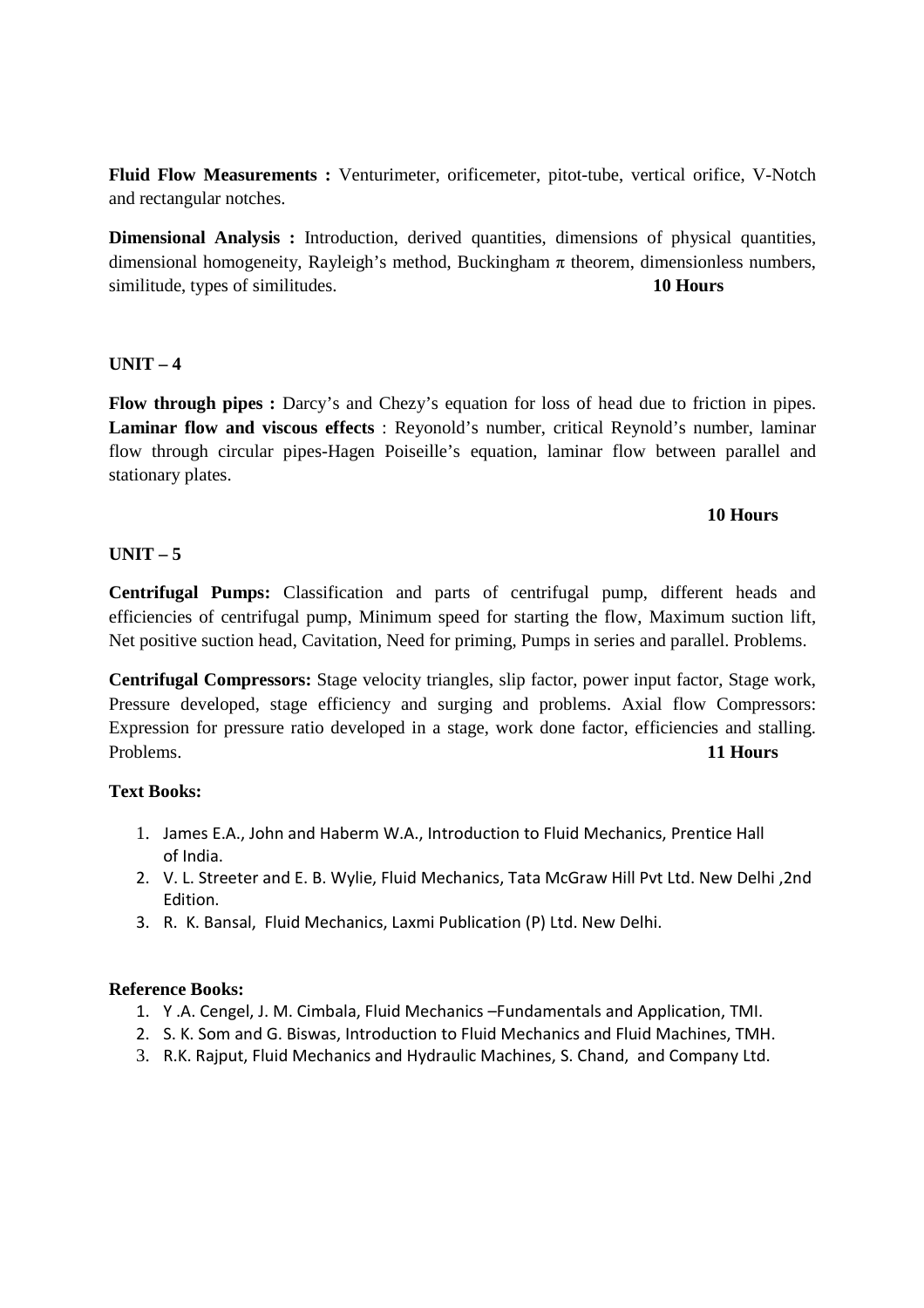# **MACHINE TOOLS AND OPERATIONS**

| Subject Code :15MA45 |                                     | IA Marks :20   |  |
|----------------------|-------------------------------------|----------------|--|
|                      | Hours/Week :04 L, No. of Credits:04 | Com Hours :03  |  |
| Total Hours :52      |                                     | Exam Marks :80 |  |

# **COMMON TO 15ME35B / 45B**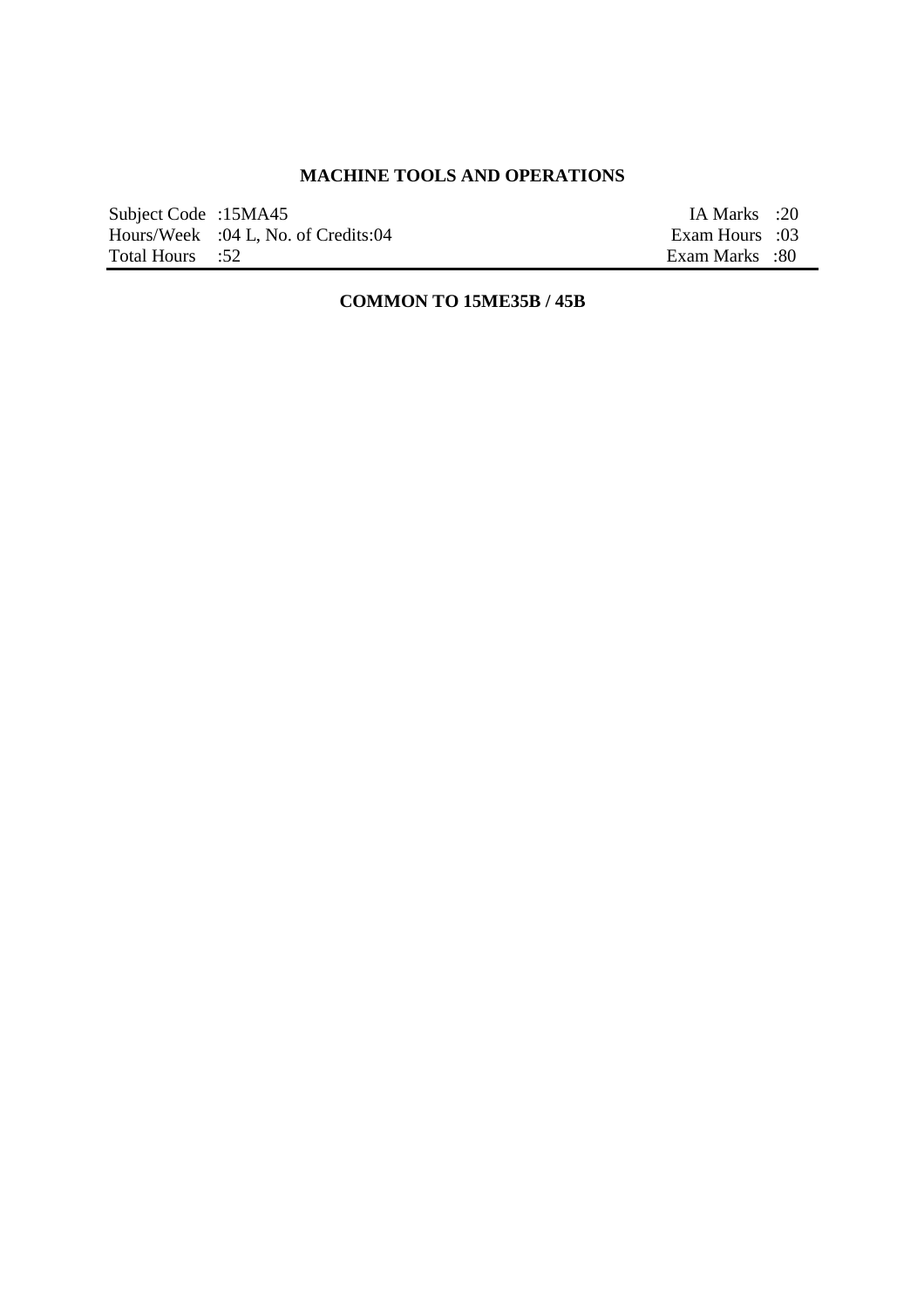# **MECHANICAL MEASUREMENTS AND METROLOGY**

| Subject Code: 15MA46 |                                     | IA Marks       | 20 |
|----------------------|-------------------------------------|----------------|----|
|                      | Hours/Week :04 L, No. of Credits:04 | Exam Hours :03 |    |
| Total Hours :52      |                                     | Exam Marks :80 |    |

**Common to 15ME36B / 46B**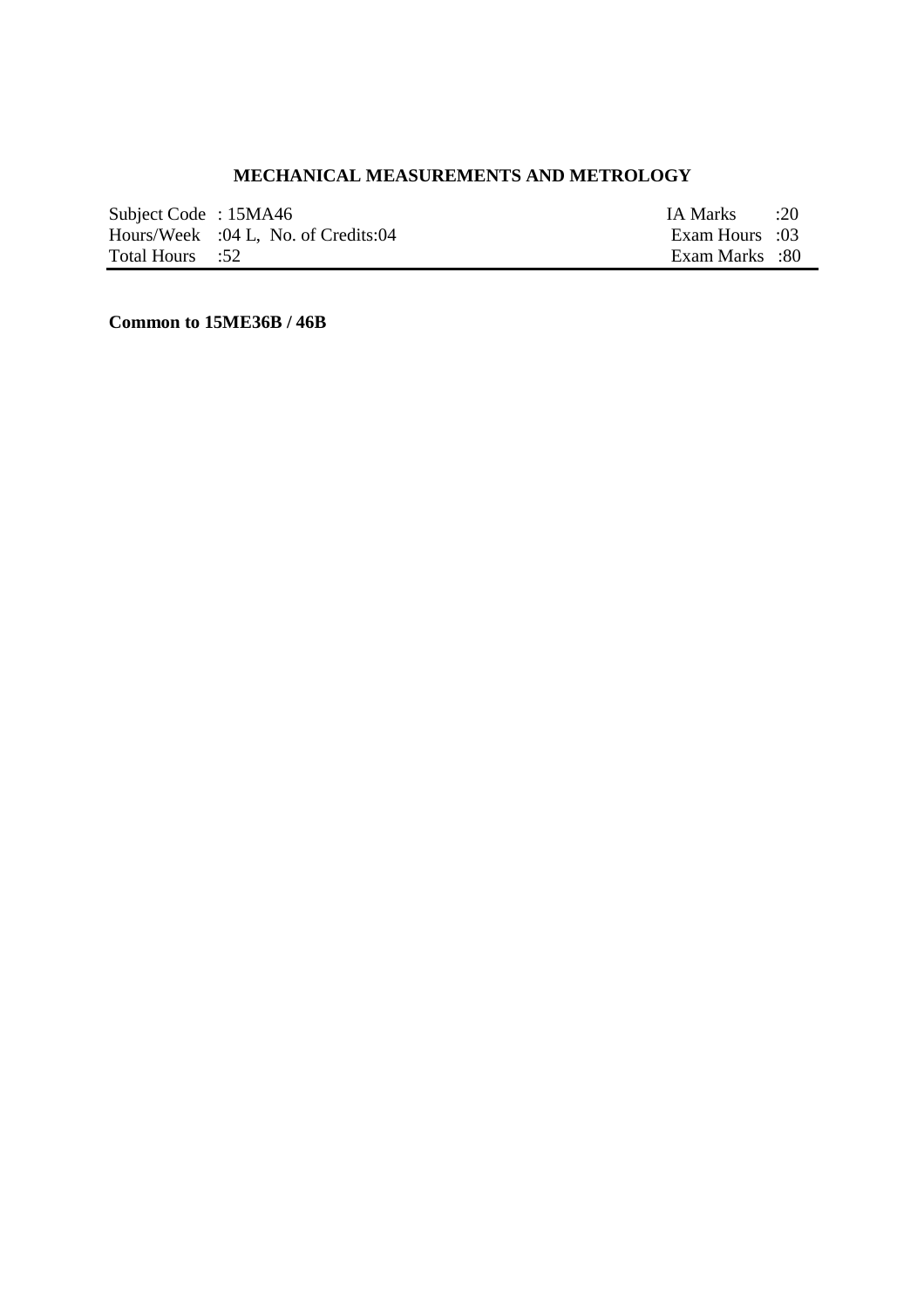### **Metrology & Machine Tool Laboratory**

| Subject Code: 15MAL47 |                                            | IA Marks :20   |  |
|-----------------------|--------------------------------------------|----------------|--|
|                       | Hours/Week : $01L+02P$ , No. of Credits:04 | Exam Hours :03 |  |
| 42: Total Hours       |                                            | Exam Marks :80 |  |

\_\_\_\_\_\_\_\_\_\_\_\_\_\_\_\_\_\_\_\_\_\_\_\_\_\_\_\_\_\_\_\_\_\_\_\_\_\_\_\_\_\_\_\_\_\_\_\_\_\_\_\_\_\_\_\_\_\_\_\_\_\_\_\_\_\_\_\_\_\_\_\_\_\_\_\_\_\_

#### **Course Objectives:**

This course intended to equip the student with:

- 1. Knowledge of calibration and measurements
- 2. Understanding of procedures of calibration and principles of measurement
- 3. Practical exposure of calibration of machine tools, measuring instruments and measurement of profiles mechanical components.

## **Course Outcomes**

At the end of this course, student will:

- 1. Have the knowledge of Calibration and measurements.
- 2. Implement the calibration of the machine tools and measuring instruments.
- 3. Carry out the calibrations of machine tools and measurement of profiles of mechanical components.

#### **PART - A**

- 1. Calibration of Micrometer using slip gauges
- 2. Calibration of LVDT
- 3. Measurement of gear tooth profile using gear tooth vernier /Gear tooth micrometer/Optical Projector
- 4. Measurement of Screw thread Parameters using Two wire or Three-wire method.
- 5. Measurements of Surface roughness, using Tally Surf/Mechanical Comparator

#### **PART - B**

- 1. Acceptance tests on a lathe/Drilling/Milling Machine
- 2. Cutting force measurement of turning /drilling/milling using Dynamo meters
- 3. Measurement of cutting tool temperature using thermo-couples
- 4. Determination of chip-reduction co-efficient during metal cutting on a lathe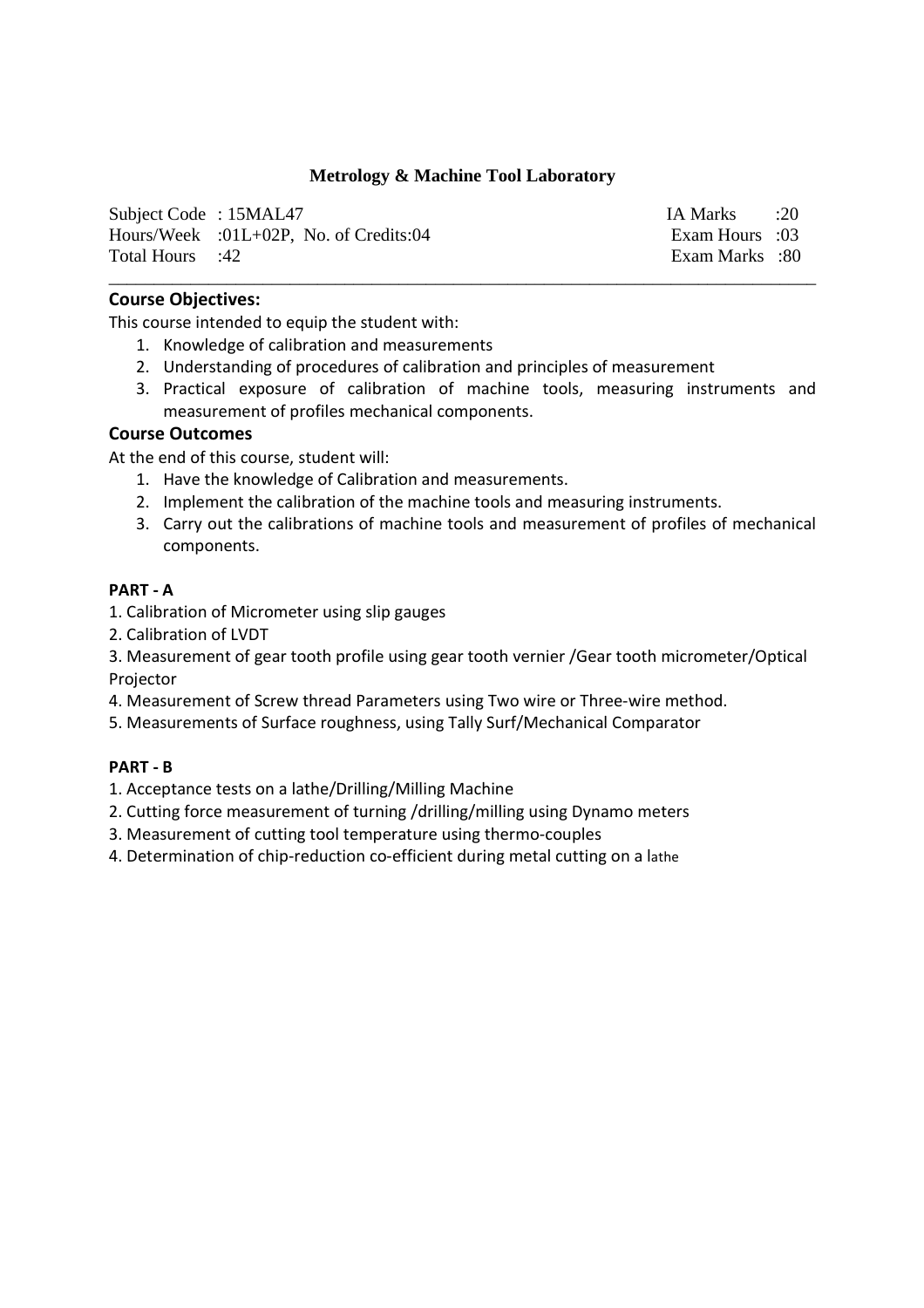#### **WELDING PRACTICE**

\_\_\_\_\_\_\_\_\_\_\_\_\_\_\_\_\_\_\_\_\_\_\_\_\_\_\_\_\_\_\_\_\_\_\_\_\_\_\_\_\_\_\_\_\_\_\_\_\_\_\_\_\_\_\_\_\_\_\_\_\_\_\_\_\_\_\_\_\_\_\_\_\_\_\_\_\_\_

Subject Code : 15MAL48 IA Marks : 20<br>
Hours/Week : 01L+02P, No. of Credits:04 Exam Hours : 03 Hours/Week :01L+02P, No. of Credits:04 Total Hours :42 Exam Marks :80

# **Course Objectives:**

This course intended to equip the student with:

- 4. Procedure of preparing jobs for welding.
- 5. Knowledge of different welding techniques and equipment rating.
- 6. Understanding of safety precautions to be followed while welding.
- 7. Practical exposure of making joints using arc/ gas / TIG / MIG welding type